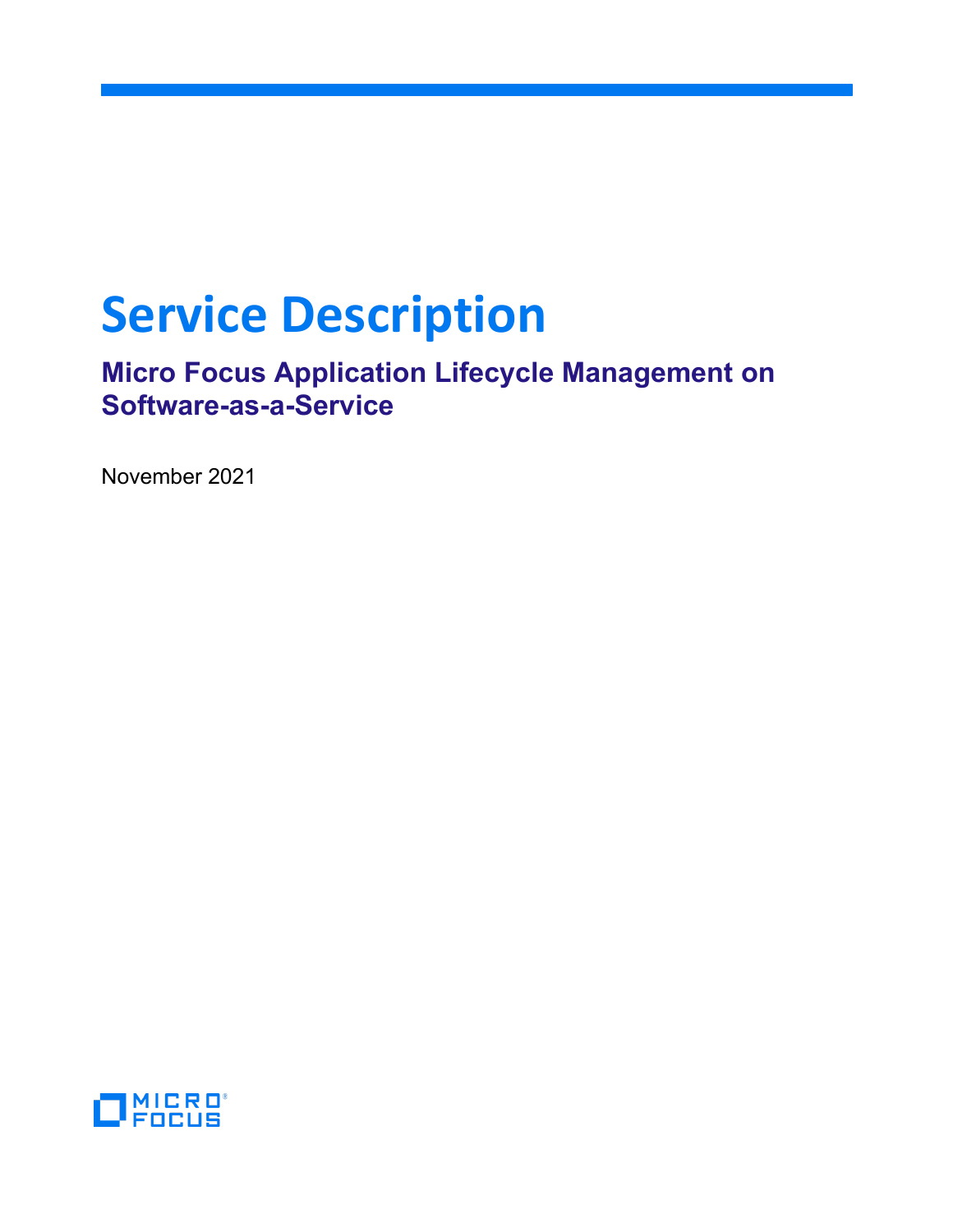## <span id="page-1-0"></span>**Contents**

This Service Description describes the components and services included in Micro Focus Application Lifecycle Management on Software-as-a-Service (which also may be referred to as "SaaS"). Unless otherwise agreed to in writing this Service Description is subject to the Micro Focus Customer Terms for Software-as-a-Service or the applicable Micro Focus Pass-Through Terms and represents the only binding terms governing Micro Focus International plc and its affiliates ("Micro Focus") respective obligations regarding its provision of this SaaS to the end-user customer. Any other descriptions of the features and functions of the SaaS, public statements, including advertisements, shall not be deemed as additional features or functionalities that Micro Focus is required to deliver.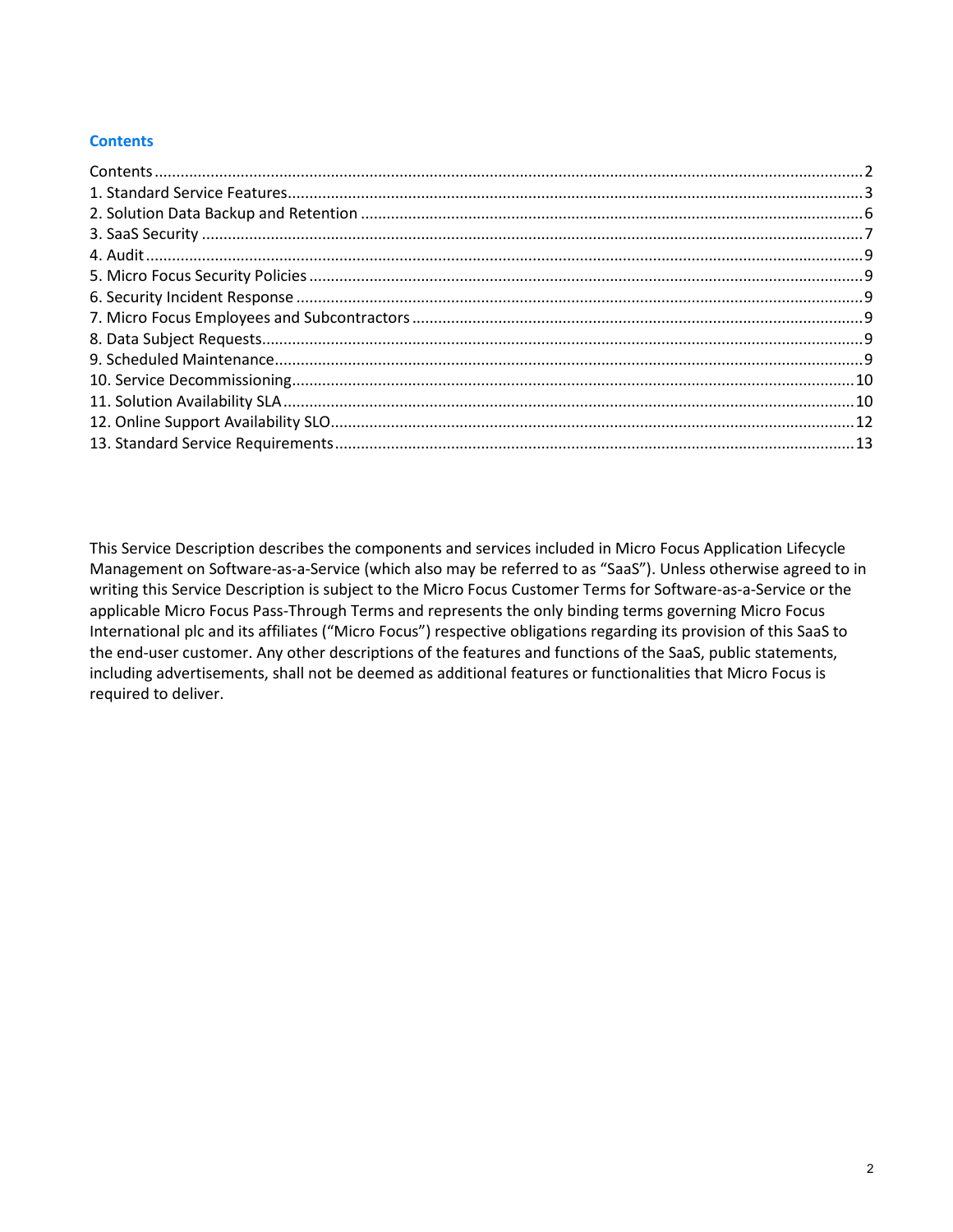# <span id="page-2-0"></span>**1. Standard Service Features**

#### **1.1 High Level Summary**

Micro Focus ALM is a remotely delivered engagement that provides to a customer a managed environment of Micro Focus ALM application. Micro Focus oversees the configuration and implementation of Micro Focus ALM on SaaS and delivers ongoing infrastructure, application, and support service remotely.

# **1.2 SaaS service delivery components**

| <b>SaaS Delivery Components</b>                 |
|-------------------------------------------------|
| 1 One ALM on SaaS production instance           |
| 2 One Unified Functional Testing license server |
| <b>3 One VPN connection</b>                     |
| 4 Encrypted storage with self-encrypted disk    |
| 5 5 projects for every full ALM on SaaS user    |
| 6 3 TB storage                                  |

#### **1.3 SaaS operational services**

| <b>Operational Services</b>             |                                                                      |
|-----------------------------------------|----------------------------------------------------------------------|
| <b>LDAP</b> integration                 | $\sqrt{ }$                                                           |
| SaaS best practice document<br>library  | $\sqrt{ }$                                                           |
| Single sign-on support                  | $V^*$                                                                |
| Web services support                    | $\sqrt{ }$                                                           |
| Archiving service (100 GB)              | $\sqrt{ }$                                                           |
| <b>Micro Focus Connect</b>              | $\sqrt{ }$                                                           |
| <b>External integrations</b><br>support | O                                                                    |
| <b>Migration services</b>               | Ω                                                                    |
| $V =$ Included                          |                                                                      |
| $O =$ Optional for a fee                |                                                                      |
|                                         | Restrictions apply. Only certain IDPs and integrations are supported |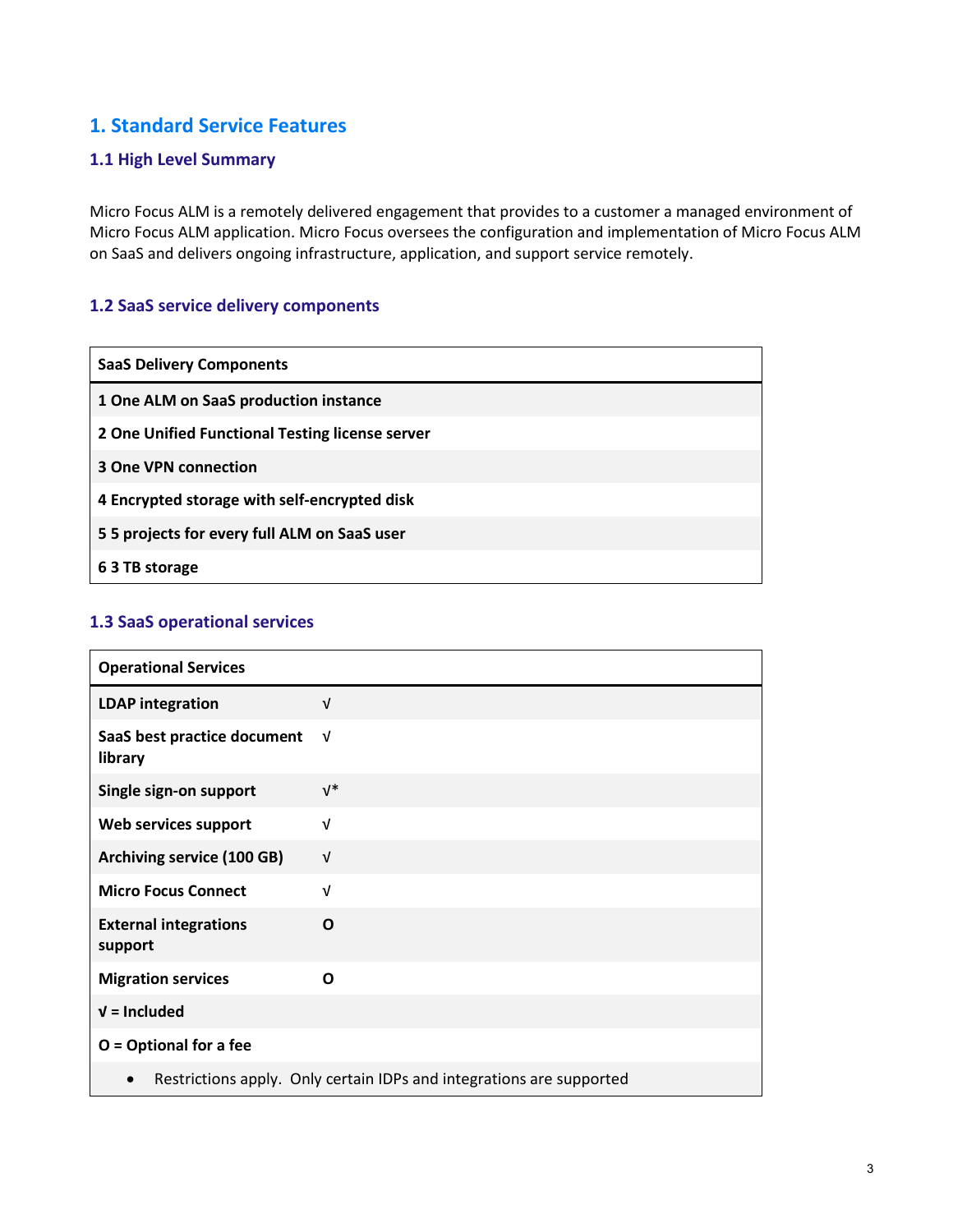#### **1.4 Architecture Components**

#### 1. ALM Service on SaaS

Micro Focus deploys the Micro Focus ALM on SaaS using shared infrastructure platform, monitors the system for 24x7 availability, and provides related 24x7 infrastructure support, including application version upgrades. The customer accesses Micro Focus ALM on SaaS application through the Internet (HTTPS). In addition, Micro Focus provides ongoing expertise to assist the customer with utilizing and maintaining Micro Focus ALM application over time. This includes providing remote mentoring to the customer administrators, performing reviews for proposed changes, and providing ongoing guidance to help the customer derive the most value from Micro Focus ALM deployment. Micro Focus provides customers up to two instances: one Micro Focus ALM on SaaS production and one testing instance. Micro Focus provisions the service on a shared infrastructure, including network, hardware, and software that are necessary to support the Micro Focus ALM on SaaS application. Onsite components are installed and configured by the customer or customer-contracted consultants. Micro Focus does not operate onsite components or third-party integrations on behalf of the customer and will not commit to any SLO for these services.

#### 2. Micro Focus Connect on SaaS (MF Connect)

Micro Focus deploys the Micro Focus Connect on SaaS using shared infrastructure platform, monitors the system for 24x7 availability, and provides related 24x7 infrastructure support, including application version upgrades. The customer accesses Micro Focus Connect on SaaS application through the Internet (HTTPS). Micro Focus does not operate onsite components or third-party integrations on behalf of the customer and will not commit to any SLO for these services.

| Property                  | <b>Supported value</b>                                                                       |
|---------------------------|----------------------------------------------------------------------------------------------|
| <b>Connections</b>        | 12                                                                                           |
| Sync interval             | Minimum of 10 Minutes                                                                        |
| <b>Project pairs</b>      | 12 connections with one single master to target pair, or less<br>connections with more pairs |
| <b>Audit log access</b>   | Access to Audit logs not older than 1 week                                                   |
| <b>Storage limit</b>      | 50GB                                                                                         |
| <b>Sync items</b>         | 60,000 (e.g. 5,000 per project pair)                                                         |
| <b>Available RAM</b>      | 6GB                                                                                          |
| <b>VPN tunnel support</b> | Not Supported                                                                                |
| <b>Connectors</b>         | ALM/QC, Octance, Jira and Azure DevOps                                                       |

# **1.5 Application Administration**

Micro Focus SaaS management interface (instead of Site Admin)

Self-service administration is available via the Micro Focus SaaS Administration Console with the following key features: flexible and scalable user management, project management, credential management, security policy enforcement, role segregation and definition, and audit trail management.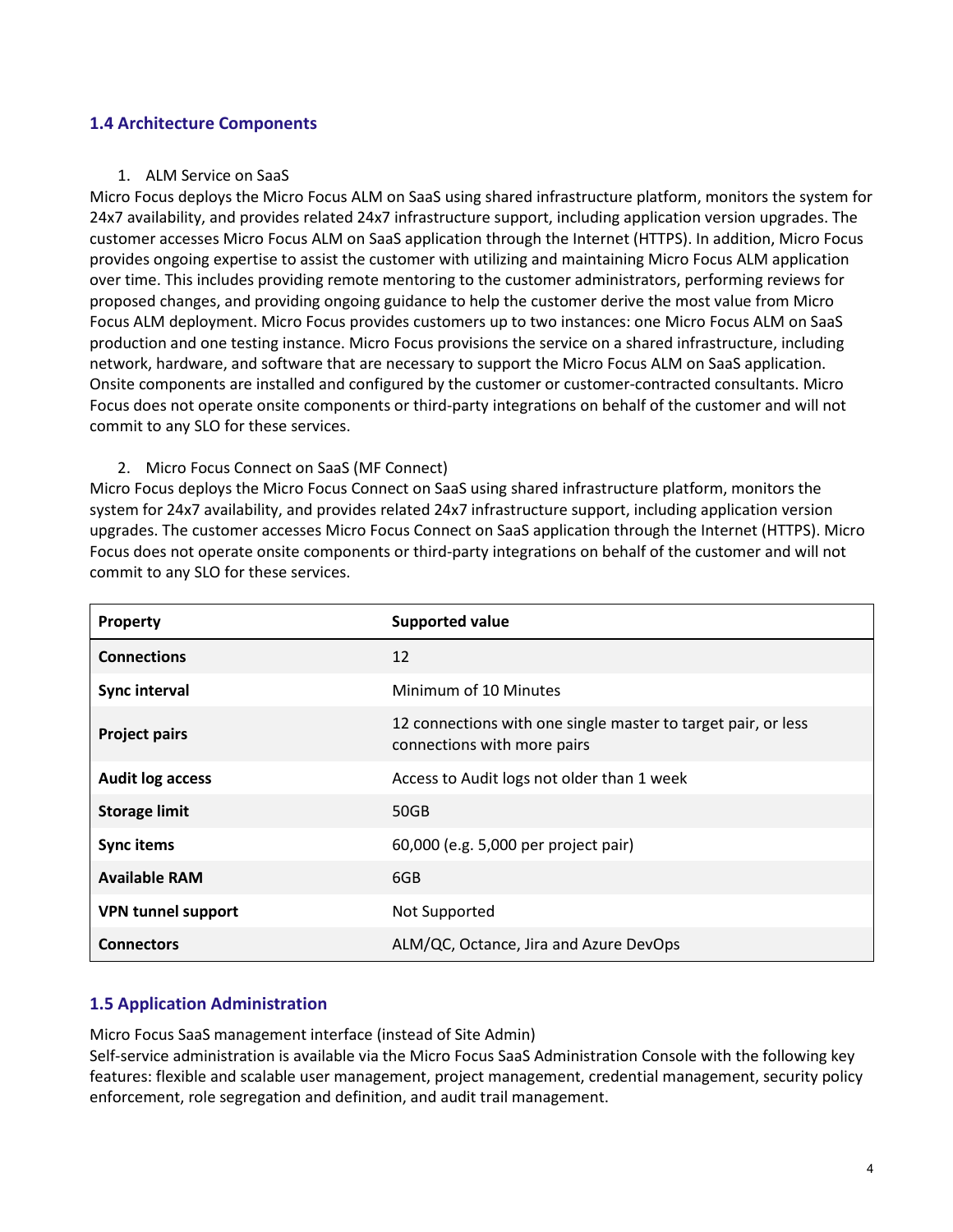# **1.6 Service Support**

The Customer may contact Micro Focus through a variety of methods such as online support tickets or telephone. The Micro Focus Support Team will either provide support to the Customer directly or coordinate delivery of this support.

Online support is available at: <https://home.software.microfocus.com/myaccount/>

Product support is available from the Micro Focus Application Lifecycle Management Community at: <https://community.softwaregrp.com/t5/Quality-Center-ALM/ct-p/sws-QC> and [https://admhelp.microfocus.com](https://admhelp.microfocus.com/)

Additional custom support, education or services can be purchased via FlexCare credits: **<https://www.microfocus.com/en-us/services/flexible-credits>**

Micro Focus staffs and maintains a 24x7x365 Service Operations Center, which will be the single point of contact for all issues related to the support for Micro Focus Application Lifecycle Management on Software-as-a-Service for the Customer. The customer will maintain a list of authorized users who may contact Micro Focus for support. The customer's authorized users may contact Micro Focus for support via the Web portal or telephone 24 hours a day, 7 days a week.

Service Features:

- System Availability SLO of 99.9%
- Customer Success Manager Services
- Solution Expert Services
- Welcome Package
- Technical Enablement and Pre-recorded enablement videos
- Email and Online Notifications
- On boarding: Kick off meeting, handover of support materials, verification of online access, service goals, discussion of training requirements
- Major version updates. Notification period according to notification timelines via email, release notes and help resources available. Major version update meeting, including discussion of changes required to take advantage of new features and requirements to implement the update.
- Regular Service Reviews to review service quality and to provide feedback on improvements required
- Regular Adoption Reviews to plan how best to adopt product features and best practices based on your business objectives.

# **1.7 Service Monitoring**

Micro Focus monitors Micro Focus Application Lifecycle Management on Software-as-a-Service solution components 24x7 availability. Micro Focus uses a centralized notification system to deliver proactive communications about application changes, outages and scheduled maintenance. Alerts and notifications are available to the Customer online at:<http://software.microfocus.com/myaccount/>

# **1.8 Capacity and Performance Management**

The architecture allows for addition of capacity to applications, databases and storage.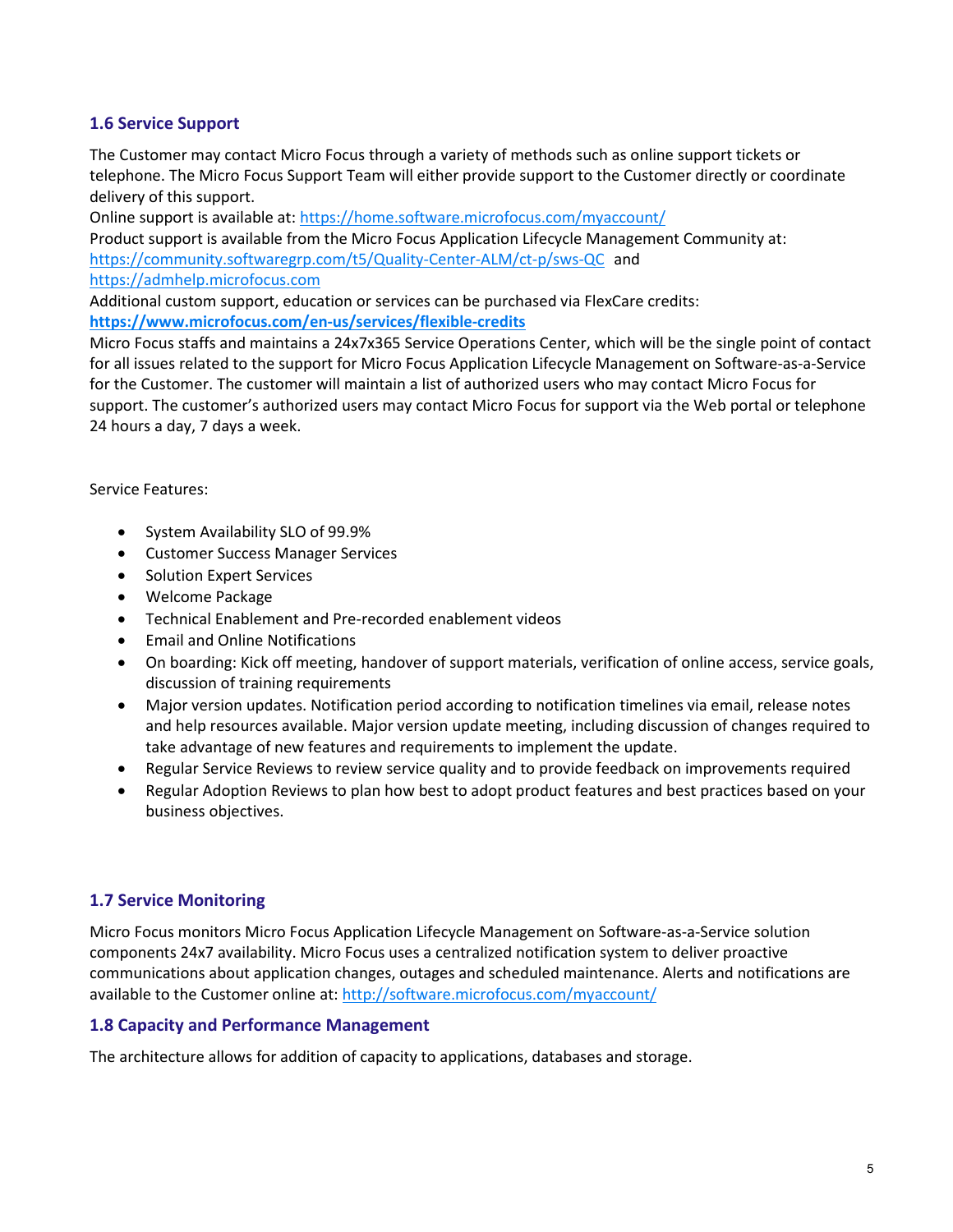## **1.9 Operational Change Management**

Micro Focus follows a set of standardized methodologies and procedures for efficient and prompt handling of changes to SaaS infrastructure and application, which enables beneficial changes to be made with minimal disruption to the service.

# <span id="page-5-0"></span>**2. Solution Data Backup and Retention**

The data backup and retention described in this section are part of Micro Focus's overall business continuity management practices designed to attempt to recover availability to Customer of Application Lifecycle Management on Software-as-a-Service and access to the Application Lifecycle Management on Software-as-a-Service Customer data, following an outage or similar loss of service.

The following types of Customer-specific data are included in the Application Lifecycle Management on Software-as-a-Service database that resides in the Micro Focus SaaS environment: Customer inserted data (for example attachments, scripts, documents and files).

The Data Backup Frequency is one (1) day and Micro Focus performs that daily backup of the Application Lifecycle Management on Software-as-a-Service database (including configuration data). The Backup Retention Time is seven (7) days, meaning Micro Focus retains each daily backup for the most recent seven (7) days ("Data Retention Time").

Micro Focus's standard storage and backup measures are Micro Focus's only responsibility regarding the retention of this data, despite any assistance or efforts provided by Micro Focus to recover or restore Customer's data. Customer may request via a service request for Micro Focus to attempt to restore such data from Micro Focus's most current backup. Micro Focus will be unable to restore any data not included in the database (not properly entered by the user, or lost or corrupted etc.) at the time of backup or if Customer´s request comes after the Data Retention Time of such backup.

Project restores due to corruption are provided throughout the term of service. Up to three project restores due to user error are provided per annual subscription. Restore requests should be submitted through Micro Focus SaaS support team. Restored projects may either be placed in a temporary domain for view access or may overwrite a production version of the project, per customer guidance. The Micro Focus Customer Success Manager also provides project setup best practices. Additional project restores are available for an additional fee.

# **2.1 Disaster Recovery**

#### 1. Business Continuity Plan

Micro Focus SaaS continuously evaluates different risks that might affect the integrity and availability of Micro Focus SaaS. As part of this continuous evaluation, Micro Focus SaaS develops policies, standards and processes that are implemented to reduce the probability of a continuous service disruption. Micro Focus documents its processes in a business continuity plan ("BCP") which includes a disaster recovery plan ("DRP"). Micro Focus utilizes the BCP to provide core Micro Focus SaaS and infrastructure services with minimum disruption. The DRP includes a set of processes that Micro Focus SaaS implements and tests Micro Focus SaaS recovery capabilities to reduce the probability of a continuous service interruption in the event of a service disruption.

For AWS Application Lifecycle Management on SaaS implementations: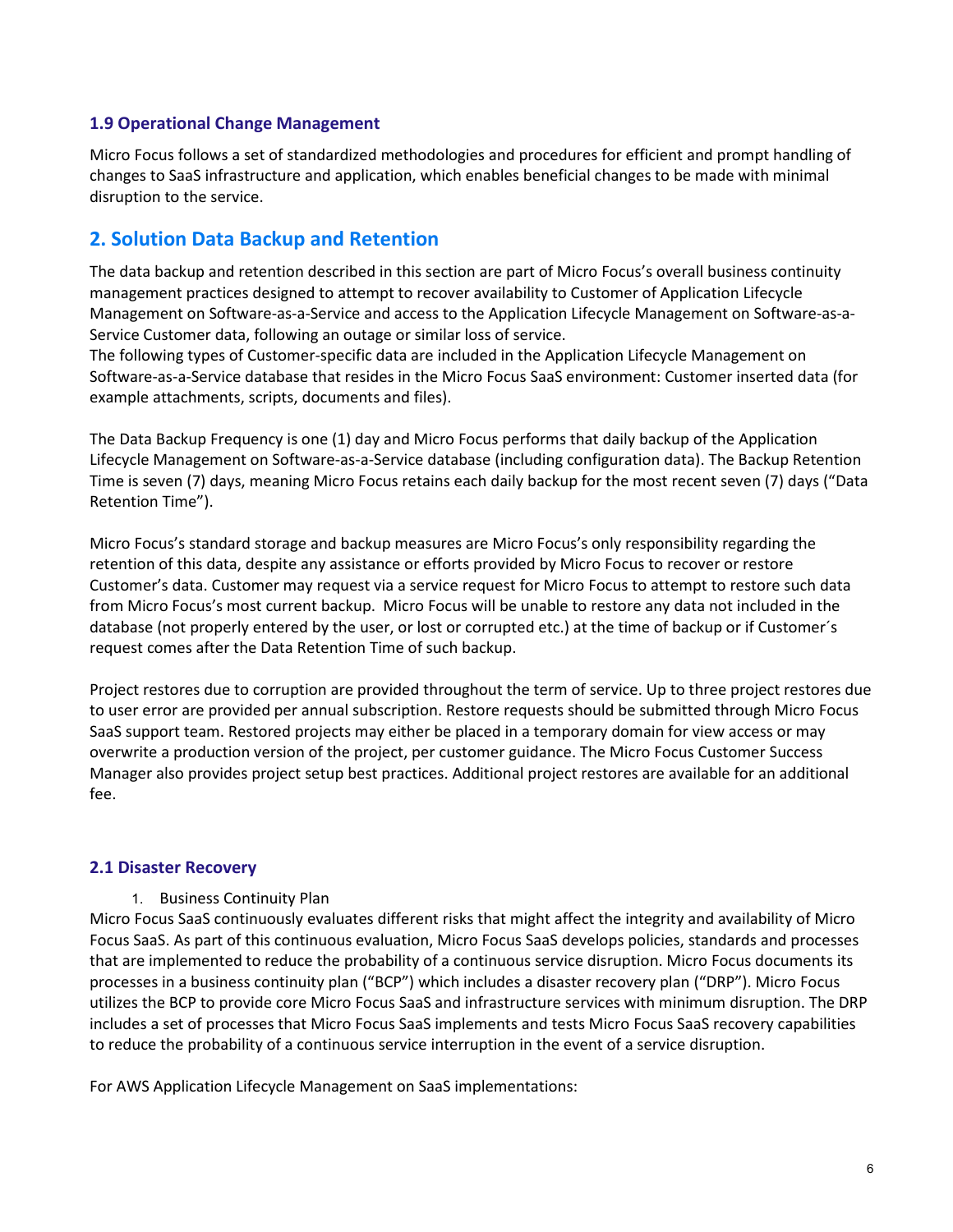Application Lifecycle Management on SaaS is implemented using AWS technology service stack in a redundant mode over two availability zones ("AZs"). Each AZ is designed to be insulated from failures in other AZs. The DRP's target is to provide restoration of the Micro Focus SaaS within twelve (12) hours following Micro Focus's declaration of a disaster; excluding, however, a disaster or multiple disasters causing the compromise of data centers in the separate AZs simultaneously, and excluding non-production environments.

2. Backups

Micro Focus SaaS performs both on-site and off-site backups with a 24 hours recovery point objective (RPO). Backup cycle occurs daily where a local copy of production data is replicated on-site between two physically separated storage instances. The backup includes a snapshot of production data along with an export file of the production database. The production data is then backed up at a remote site. Micro Focus uses storage and database replication for its remote site backup process. The integrity of backups are validated by (1) real time monitoring of the storage snapshot process for system errors, (2) validating CHECKSUM at the end of a backup process to assure the same number of bits exists on both source and destination storage systems, and (3) and annual restoration of production data from an alternate site to validate both data and restore flows integrity.

# <span id="page-6-0"></span>**3. SaaS Security**

Micro Focus maintains an information and physical security program designed to protect the confidentiality, availability and integrity of Customer Personal Data and confidential information (the "Micro Focus Security Program").

# **3.1 Technical and Organizational Measures**

This section describes Micro Focus´s standard technical and organizational measures, controls and procedures, which are intended to help protect the Customer-provided SaaS Data.

Micro Focus regularly tests and monitors the effectiveness of its controls and procedures. No security measures are or can be completely effective against all security threats, present and future, known and unknown. The measures set forth in this section may be modified by Micro Focus, but represent a minimum standard. Customer remains responsible for determining the sufficiency of these measures.

# **3.2 Physical Access Controls**

Micro Focus maintains physical security standards designed to prohibit unauthorized physical access to the Micro Focus equipment and facilities used to provide SaaS and include Micro Focus data centers and data centers operated by third parties. This is accomplished through the following practices:

- presence of on-site security personnel on a 24x7 basis;
- use of intrusion detection systems;
- use of video cameras on access points and along perimeter;
- Micro Focus employees, subcontractors and authorized visitors are issued identification cards that must be worn while on premises;
- monitoring access to Micro Focus facilities, including restricted areas and equipment within facilities;
- maintaining an audit trail of access.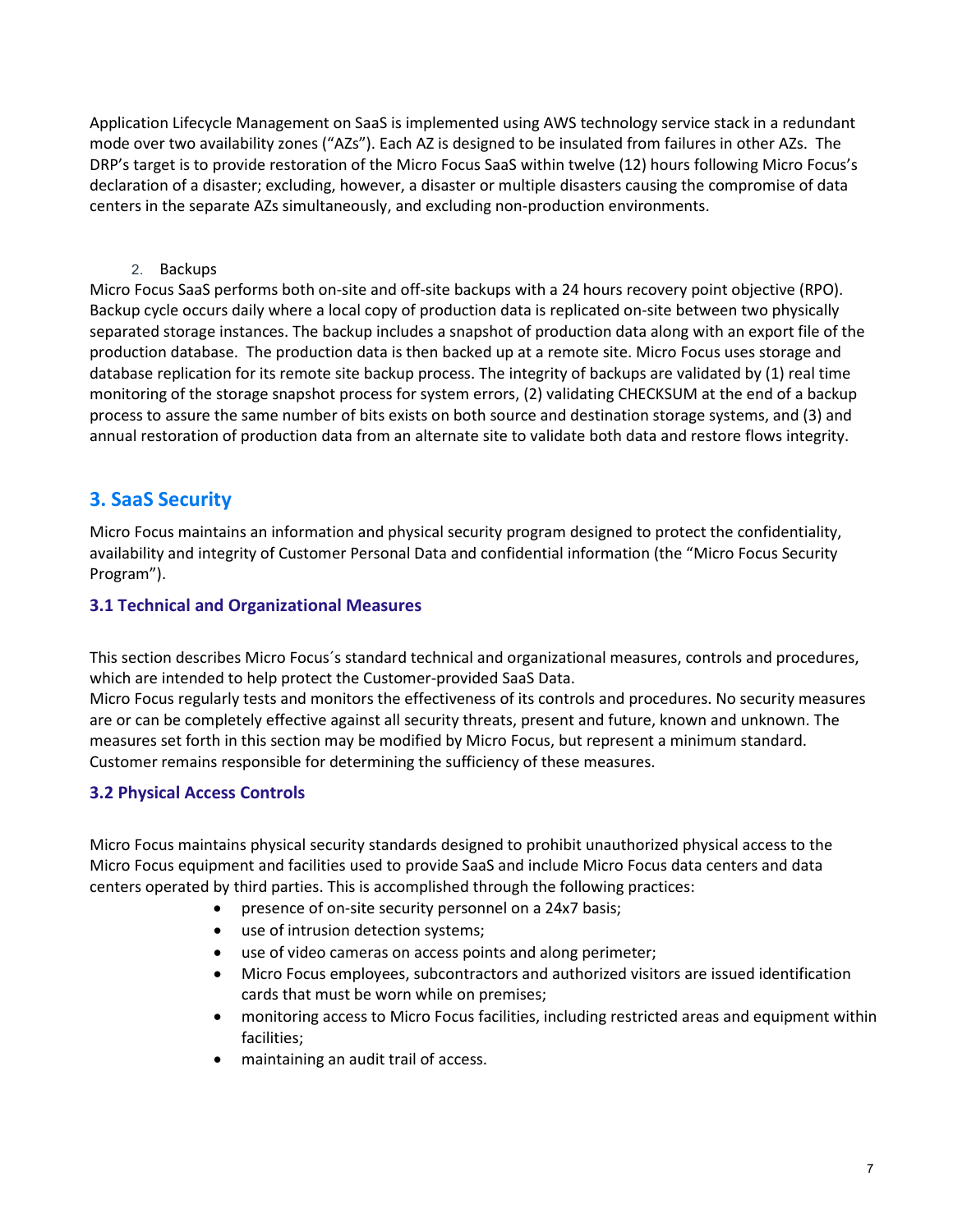# **3.3 Access Controls**

Micro Focus maintains the following standards for access controls and administration designed to make Customer-provided SaaS Data accessible only by authorized Micro Focus personnel who have a legitimate business need for such access:

- secure user identification and authentication protocols;
- authentication of Micro Focus personnel in compliance with Micro Focus standards and in accordance with ISO27001 requirements for segregation of duties;
- Customer provided SaaS data is accessible only by authorized Micro Focus personnel who have a legitimate business need for such access, with user authentication, sign-on and access controls;
- employment termination or role change is conducted in a controlled and secured manner;
- administrator accounts should only be used for the purpose of performing administrative activities;
- each account with administrative privileges must be traceable to a uniquely-identifiable individual;
- all access to computers and servers must be authenticated and within the scope of an employee's job function;
- collection of information that can link users to actions in the Micro Focus SaaS environment;
- collection and maintenance of log audits for the application, OS, DB, network and security devices according to the baseline requirements identified;
- restriction of access to log information based on user roles and the "need-to-know;" and
- prohibition of shared accounts.

# **3.4 Availability Controls**

Micro Focus´s business continuity management process includes a rehearsed method of restoring the ability to supply critical services upon a service disruption. Micro Focus's continuity plans cover operational shared infrastructure such as remote access, active directory, DNS services, and mail services. Monitoring systems are designed to generate automatic alerts that notify Micro Focus of events such as a server crash or disconnected network.

Controls regarding disruption prevention include:

- uninterruptible power supplies (UPS) and backup power generators;
- at least two independent power supplies in the building; and
- robust external network connectivity infrastructure.

#### **3.5 Data Segregation**

Micro Focus SaaS environments are segregated logically by Micro Focus SaaS access control mechanisms. Internet-facing devices are configured with a set of access control lists (ACLs), which are designed to prevent unauthorized access to internal networks. Micro Focus uses security solutions on the perimeter level such as: firewalls, IPS/IDS, proxies and content based inspection in order to detect hostile activity in addition to monitoring the environment's health and availability.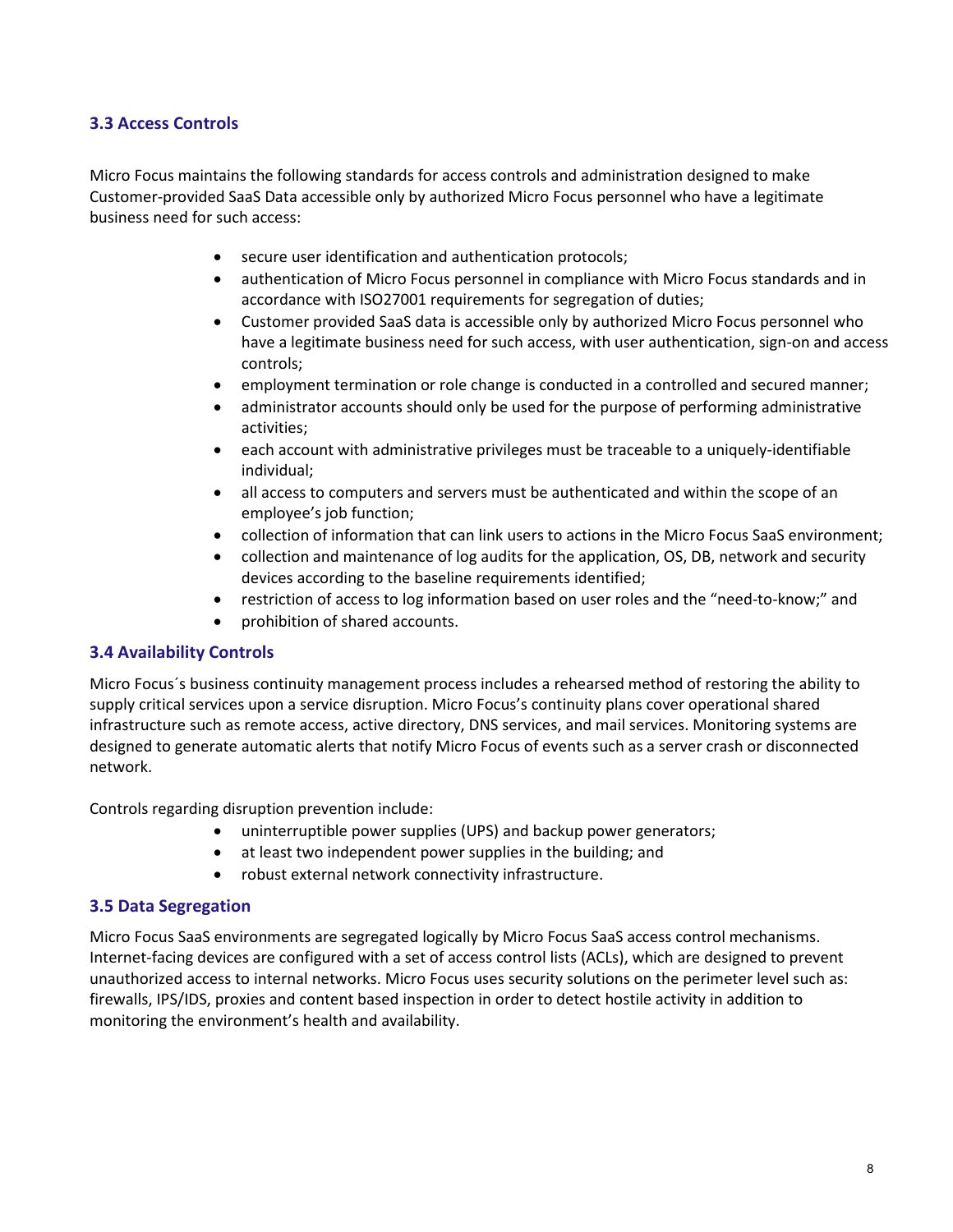# **3.6 Data Encryption**

Micro Focus SaaS uses industry standard techniques to encrypt Customer-provided SaaS Data in transit. All inbound and outbound traffic to the external network is encrypted.

# <span id="page-8-0"></span>**4. Audit**

Micro Focus appoints an independent third party to conduct an annual audit of the applicable policies used by Micro Focus to provide the applicable Micro Focus Application Lifecycle Management on SaaS solution. A summary report or similar documentation will be provided to Customer upon request. Subject to the execution of Micro Focus's standard confidentiality agreement, Micro Focus agrees to respond to a reasonable industry standard information security questionnaire concerning its information and physical security program specific to Micro Focus SaaS provided pursuant to the applicable Supporting Material no more than once per year. Such information security questionnaire will be considered Micro Focus Confidential Information.

# <span id="page-8-1"></span>**5. Micro Focus Security Policies**

Micro Focus conducts annual reviews of its policies around the delivery of SaaS against ISO 27001. Micro Focus regularly re-evaluates and updates its information and physical security program as the industry evolves, new technologies emerge or new threats are identified.

# <span id="page-8-2"></span>**6. Security Incident Response**

In the event Micro Focus confirms a security incident resulted in the loss, unauthorized disclosure or alteration of Customer-provided SaaS Data ("Security Incident"), Micro Focus will notify Customer of the Security Incident and work to mitigate the impact of such Security Incident. Should Customer believe that there has been unauthorized use of Customer's account, credentials, or passwords, Customer must immediately notify Micro Focus Security Operations Center via softwaresoc@microfocus.com.

# <span id="page-8-3"></span>**7. Micro Focus Employees and Subcontractors**

Micro Focus requests that all employees involved in the processing of Customer-provided SaaS Data are authorized personnel with a need to access the Customer-provided SaaS Data, are bound by appropriate confidentiality obligations and have undergone appropriate training in the protection of customer data. Micro Focus requests that any affiliate or third party subcontractor involved in processing Customer-provided SaaS Data enters into a written agreement with Micro Focus, which includes confidentiality obligations substantially similar to those contained herein and appropriate to the nature of the processing involved.

# <span id="page-8-4"></span>**8. Data Subject Requests**

Micro Focus will, within three (3) business days of receipt, refer to Customer any queries from data subjects in connection with Customer-provided SaaS Data.

# <span id="page-8-5"></span>**9. Scheduled Maintenance**

To enable Customers to plan for scheduled maintenance by Micro Focus, Micro Focus reserves predefined timeframes to be used on an as-needed basis. Micro Focus reserves a weekly two (2) hours window (Sunday 00:00 to 02:00 Pacific Standard Time) and one (1) monthly four (4) hour window (Sunday in the 00:00 to 08:00 Pacific Standard Time block). These windows will be used on an as-needed basis.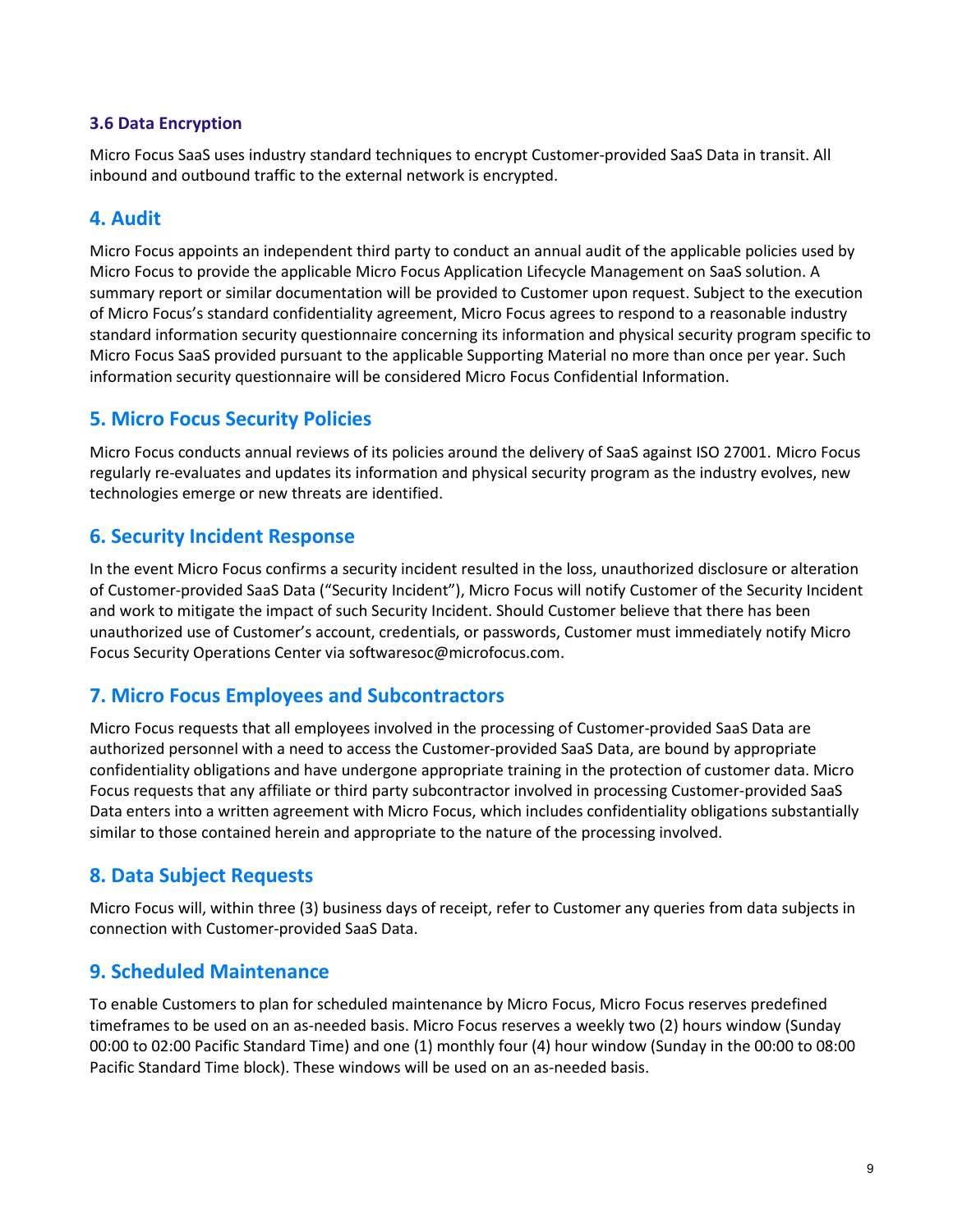Planned windows will be scheduled at least two (2) weeks in advance when Customer action is required, or at least four (4) days in advance otherwise.

# **9.1 Scheduled Version Updates**

"SaaS Upgrades" are defined as both major version updates, minor version updates and binary patches applied by Micro Focus to Customer's Application Lifecycle Management on Software-as-a-Service solution in production. These may or may not include new features or enhancements. Micro Focus determines whether and when to develop, release and apply any SaaS Upgrade.

Customer is entitled to SaaS Upgrades as part of Application Lifecycle Management on Software-as-a-Service service unless the SaaS Upgrade introduces new functionality that Micro Focus offers on an optional basis for an additional fee.

Micro Focus will use the Scheduled Maintenance windows defined above to apply the most recent service packs and hot fixes and to perform upgrade to minor versions of Application Lifecycle Management on Software-as-a-Service solution. To enable Customers to plan for scheduled major version updates by Micro Focus, Micro Focus will be scheduling major version updates at least two (2) weeks in advance.

However, if Micro Focus does not receive Customer's cooperation in achieving the SaaS Upgrade in a timely manner, Micro Focus reserves the right to charge additional fees for Application Lifecycle Management on Software-as-a-Service solution that are related to Customer's SaaS instance remaining on a version that is beyond the "end of support" period. Customer also understands that this status may prevent the most recent patches from being applied to its Application Lifecycle Management on Software-as-a-Service solution, and that the availability, performance, and security of Application Lifecycle Management on Software-as-a-Service service as described in Service Description may be impacted as a result.

# <span id="page-9-0"></span>**10. Service Decommissioning**

Customer may cancel Micro Focus SaaS by providing Micro Focus with sixty (60) days written notice prior to the expiration of the SaaS Order Term ("Cancellation"). Such Cancellation shall be effective upon the last day of the then current SaaS Order Term. Upon Cancellation, expiration, or termination of the SaaS Order Term, Micro Focus may disable all Customer access to Application Lifecycle Management on Software-as-a-Service solution, and Customer shall promptly return to Micro Focus (or at Micro Focus's request destroy) any Micro Focus Materials.

Micro Focus will make available to Customer such data in the format generally provided by Micro Focus. The target timeframe is set forth below in the Termination Data Retrieval Period SLO section. After such time, Micro Focus shall have no obligation to maintain or provide any such data, which will be deleted in the ordinary course.

# <span id="page-9-1"></span>**11. Solution Availability SLA**

Solution Availability is defined as the Application Lifecycle Management on Software-as-a-Service production application being available for access and use by Customer and its Authorized Users over the Internet. Micro Focus will provide Customer access to the Application Lifecycle Management on Software-as-a-Service production application on a twenty-four hour, seven days a week (24x7) basis at a rate of 99.9 % ("SaaS Service Uptime Metric").

# **11.1 Measurement Method**

SaaS Service Uptime Metric shall be measured by Micro Focus using Micro Focus monitoring software running from a minimum of four global locations with staggered timing.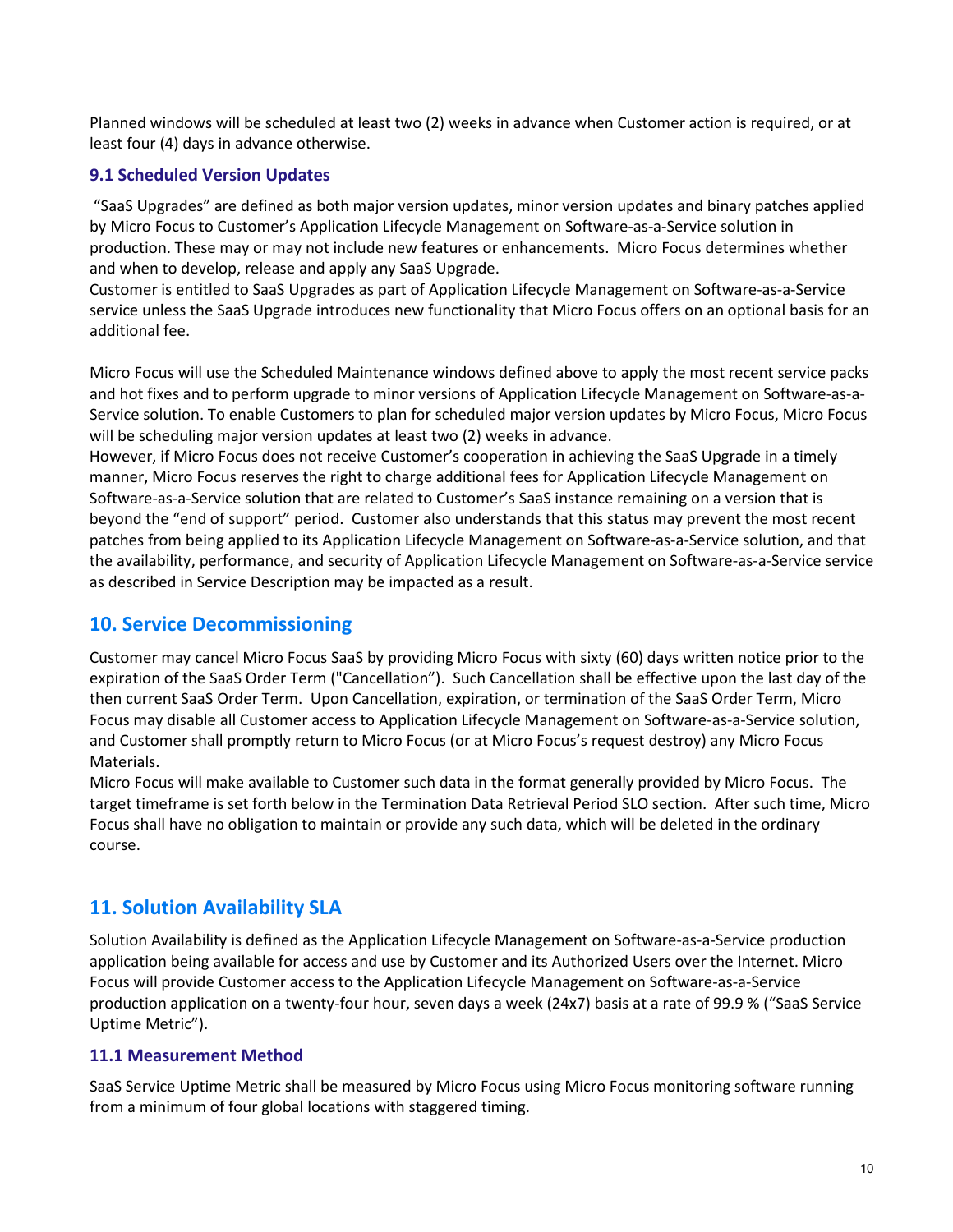On a quarterly basis, the SaaS Service Uptime Metric will be measured using the measurable hours in the quarter (total time minus planned downtime, including maintenance, upgrades, etc.) as the denominator. The numerator is the denominator value minus the time of any outages in the quarter (duration of all outages combined) to give the percentage of available uptime (2,198 actual hours available / 2,200 possible available hours = 99.9 availability).

An "outage" is defined as two consecutive monitor failures within a five-minute period, lasting until the condition has cleared.

# **11.2 Boundaries and Exclusions**

The SaaS Service Uptime Metric shall not apply in any of the following exceptions, and neither the Application Lifecycle Management on Software-as-a-Service will be considered unavailable nor any Service Level Failure be deemed to occur in connection with any failure to meet the requirement or impaired ability of Customer or its Authorized Users to access or use the Application Lifecycle Management on Software-as-a-Service solution:

- Overall Internet congestion, slowdown, or unavailability
- Unavailability of generic Internet services (e.g. DNS servers) due to virus or hacker attacks
- **FIC Force majeure events as described in the terms of the SaaS agreement**
- Actions or omissions of Customer (unless undertaken at the express direction of Micro Focus) or third parties beyond the control of Micro Focus
- Unavailability due to Customer equipment or third-party computer hardware, software, or network infrastructure not within the sole control of Micro Focus
- **EXEC** Scheduled Maintenance
- **Scheduled Version Updates**

# **11.3 Reporting**

Micro Focus will provide self-service access to Customer to the availability data online at <https://home.software.microfocus.com/myaccount/>

In addition Micro Focus will provide a SaaS Service Uptime Metric Report ("Uptime Metric Report") in accordance with this attachment to the Customer upon request. If the Customer does not agree with the Uptime Metric Report, written notice of non-agreement must be provided to Micro Focus within fifteen (15 days) of receipt of the Uptime Metric Report.

# **11.4 Remedies**

Micro Focus's exceeding, meeting or failing to meet the SaaS Service Uptime Metric as measured over any quarter may be reflected in adjustments to the duration of the initial contract term for Micro Focus SaaS pursuant to the following schedule ("Availability SLA Service Credits"):

| <b>Quarterly Micro Focus SaaS</b><br>Rating | <b>Rating</b> | <b>Micro Focus SaaS Service</b><br><b>Credit</b>                                                                         |
|---------------------------------------------|---------------|--------------------------------------------------------------------------------------------------------------------------|
| Between 99.9 % - 100%                       | Meets Goals   | Not Applicable                                                                                                           |
| Between 98.0% - 99.8%                       | Tolerable     | Five (5) day extension of the<br><b>Micro Focus Application</b><br>Lifecycle Management on<br>Software-as-a-Service SaaS |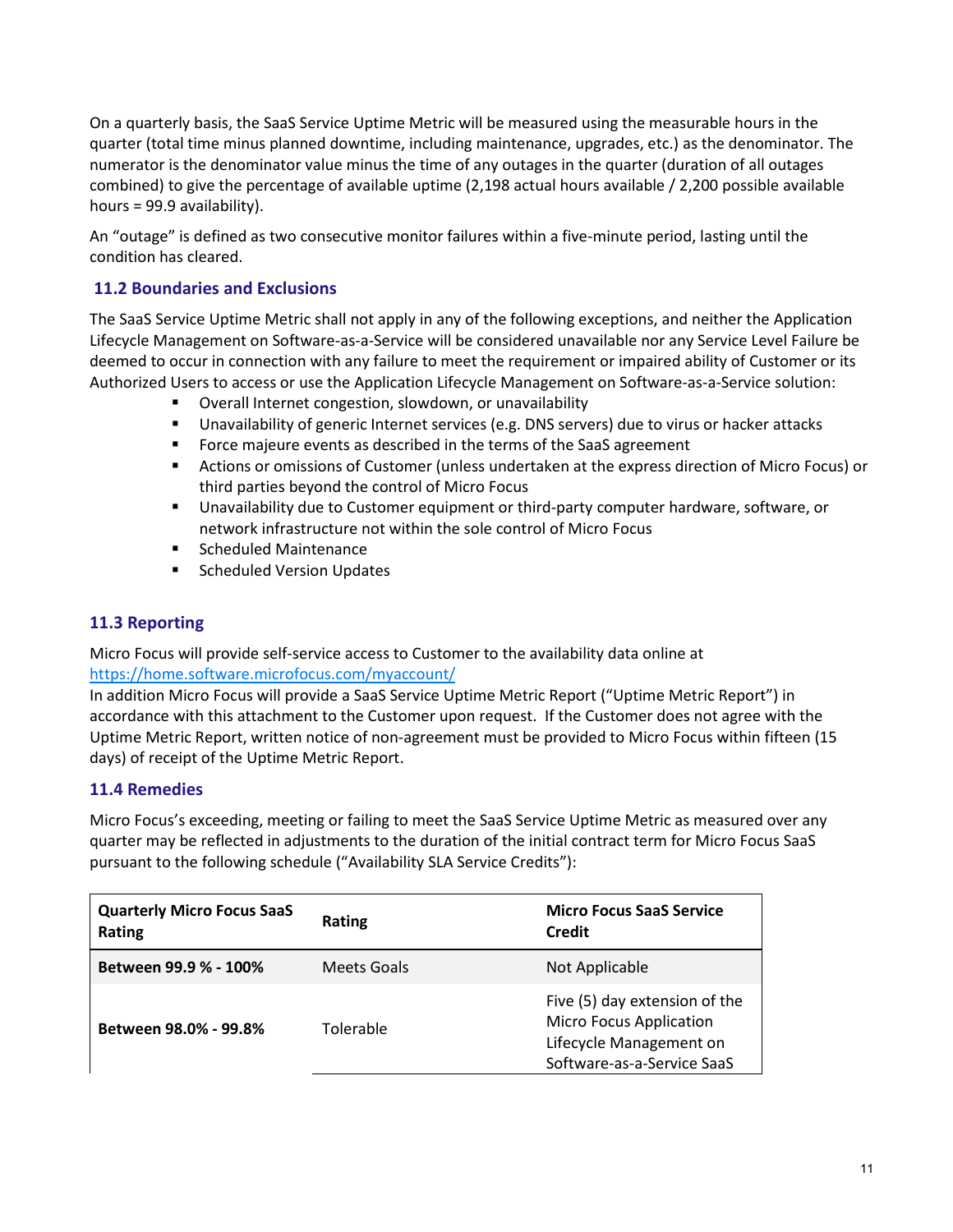|                    |              | Order term at no cost to<br>Customer                                                                                                               |
|--------------------|--------------|----------------------------------------------------------------------------------------------------------------------------------------------------|
| <b>Below 98.0%</b> | Unacceptable | Ten (10) day extension of the<br><b>Application Lifecycle</b><br>Management on Software-<br>as-a-Service SaaS Order term<br>at no cost to Customer |

Micro Focus SaaS Ratings below 98% for a quarter shall be escalated by both parties to the Vice President (or equivalent), as outlined in this schedule.

Customer must request all service credits or extensions in writing to Micro Focus within thirty (30) days of the end of the month in which the SaaS Service Uptime Metric was not met, and identify the support requests relating to the period where the Application Lifecycle Management on Software-as-a-Service production application was not available for access and use by Customer and its authorized users over the internet. Micro Focus SaaS Service Credits shall be cumulative over the SaaS Order term. If Customer renews service, Micro Focus SaaS Service Credits will be applied to a service extension at the end of the renewed subscription term at no additional charge. If Customer does not renew service Micro Focus SaaS Service Credits will be applied towards a service extension at no additional charge. Micro Focus SaaS Service Credits are capped at thirty (30) days per annum.

# <span id="page-11-0"></span>**12. Online Support Availability SLO**

Online Support Availability is defined as the Micro Focus SaaS support portal

https://home.software.microfocus.com/myaccount being available for access and use by Customer and its Authorized Users over the Internet. Micro Focus targets to provide Customer access to the Micro Focus SaaS support portal on a twenty-four hour, seven days a week (24x7) basis at a rate of 99.9% ("Online Support Uptime").

1. Measurement Method

Online Support Uptime shall be measured by Micro Focus using Micro Focus monitoring software running from a minimum of four global locations with staggered timing.

On a quarterly basis, Online Support Uptime will be measured using the measurable hours in the quarter (total time minus planned downtime, including maintenance, upgrades, etc.) as the denominator. The numerator is the denominator value minus the time of any outages in the quarter (duration of all outages combined) to give the percentage of available uptime (2,198 actual hours available / 2,200 possible available hours = 99.9 availability).

An "outage" is defined as two consecutive monitor failures within a five-minute period, lasting until the condition has cleared.

2. Boundaries and Exclusions

Online Support Uptime shall not apply to any of the following exceptions:

- Overall Internet congestion, slowdown, or unavailability
- Unavailability of generic Internet services (e.g. DNS servers) due to virus or hacker attacks
- **FICT** Force majeure events as described in the terms of agreement
- Actions or inactions of Customer (unless undertaken at the express direction of Micro Focus) or third parties beyond the control of Micro Focus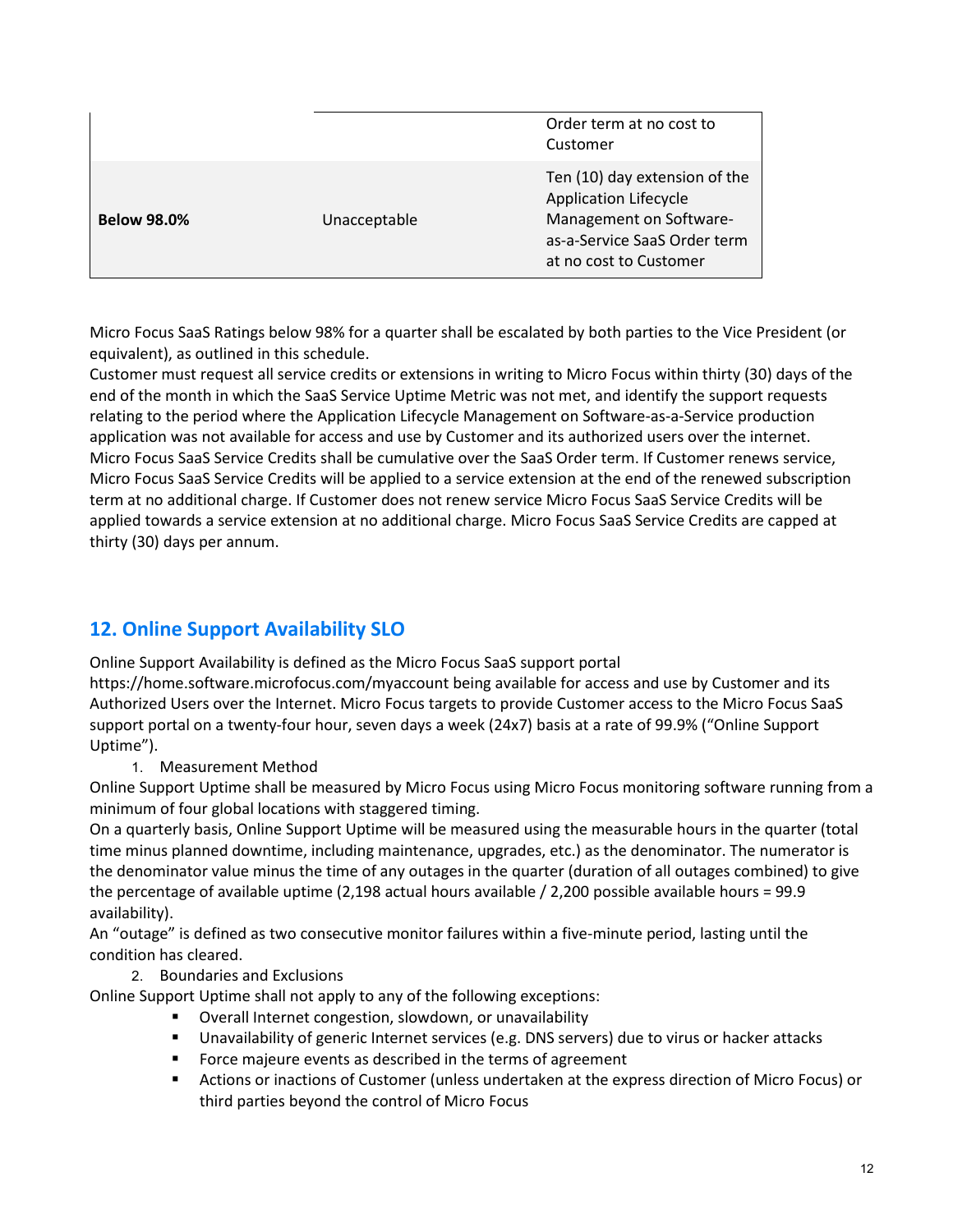- Unavailability due to Customer equipment or third-party computer hardware, software, or network infrastructure not within the sole control of Micro Focus
- Scheduled Maintenance

# **12.1 Initial SaaS Response Time SLO**

The Initial SaaS Response Time refers to the Service Support. It is defined as the acknowledgment of the receipt of a customer request and the assignment of a case number for tracking purposes. Initial SaaS Response will come as an email to the requester and include the case number and links to track it using Micro Focus online customer portal. The Initial SaaS Response Time covers both service request and support requests. Micro Focus targets to provide the Initial SaaS Response no more than one hour after the successful submission of a customer request.

# **12.2 SaaS Support SLOs**

There are two types of SaaS Support SLOs: Service Request and Support Request SLOs.

- The Service Request SLO applies to the majority of routine system requests. This includes functional system requests (product add/move/change), informational, and administrative requests.
- The Support Request SLO applies to issues that are not part of the standard operation of the service and which causes, or may cause, an interruption to or a reduction in the quality of that service.

The Response and Resolution Targets are provided as guidelines and represent typical request processing by Micro Focus SaaS support teams. They in no way create a legal requirement or obligation for Micro Focus to always respond in the stated time. The Response and Resolution Targets, including their scope and determining factors (such as impact and urgency).

# **12.3 Termination Data Retrieval Period SLO**

The Termination Data Retrieval Period is defined as the length of time in which the customer can retrieve a copy of their customer Application Lifecycle Management on Software-as-a-Service data from Micro Focus. Micro Focus targets to make available such data for download in the format generally provided by Micro Focus for 30 days following the termination of the SaaS Order Term.

# <span id="page-12-0"></span>**13. Standard Service Requirements**

# **13.1 Roles and Responsibilities**

This section describes general Customer and Micro Focus responsibilities relative to the Micro Focus Application Lifecycle Management on Software-as-a-Service service. Micro Focus's ability to fulfill its responsibilities relative to SaaS is dependent upon Customer fulfilling the responsibilities described below and elsewhere herein:

# **13.2 Customer Roles and Responsibilities**

| <b>Customer Role</b>  | <b>Responsibilities</b>                                                |
|-----------------------|------------------------------------------------------------------------|
| <b>Business owner</b> | Owns the business relationship between the<br>customer and Micro Focus |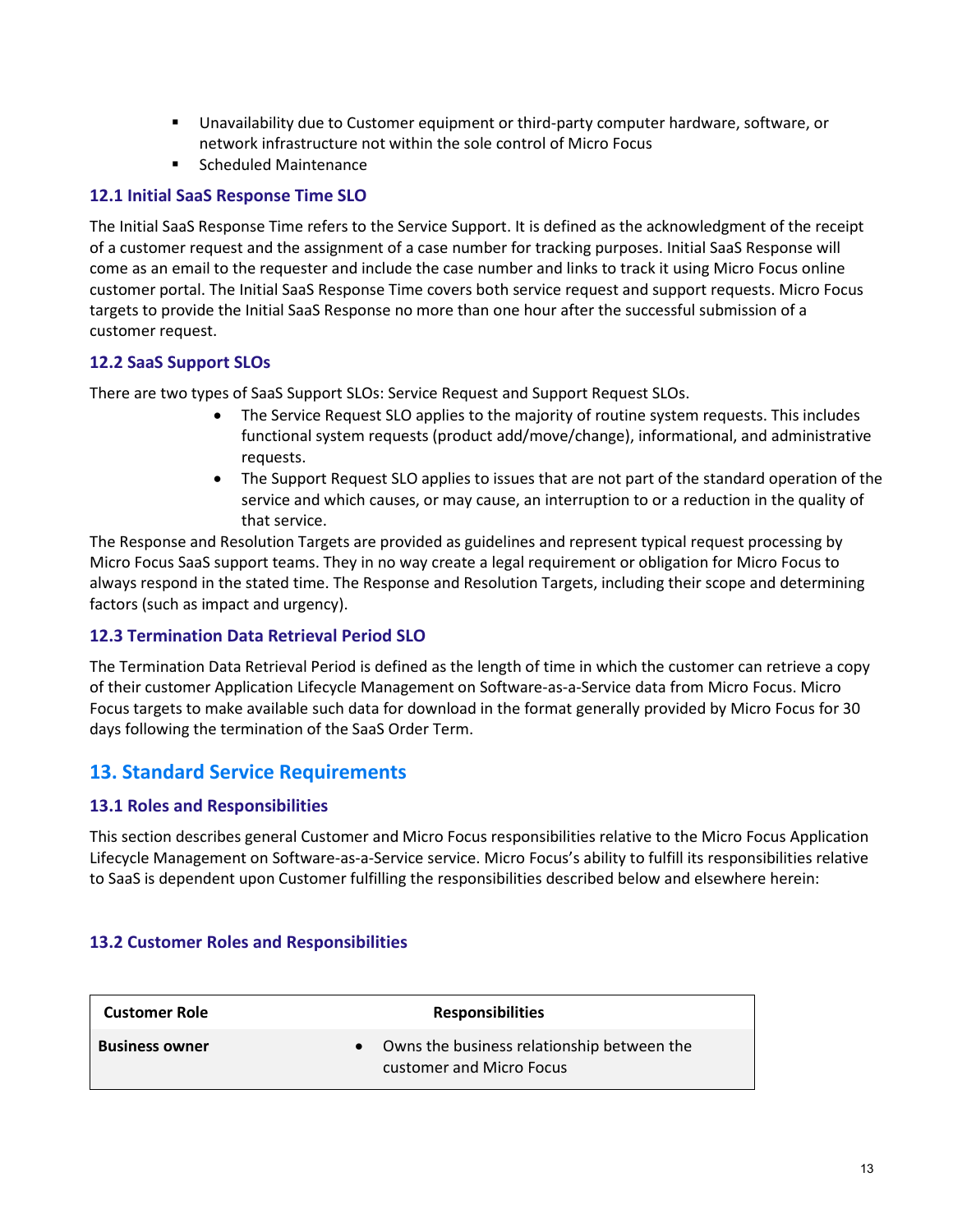|                                 | Owns the business relationship with the range of<br>$\bullet$<br>departments and organizations using Micro Focus<br>Application Lifecycle Management on Software-as-a-<br>Service<br>Manages contract issues |
|---------------------------------|--------------------------------------------------------------------------------------------------------------------------------------------------------------------------------------------------------------|
|                                 |                                                                                                                                                                                                              |
| Project                         | Coordinates customer resources as necessary                                                                                                                                                                  |
| manager                         | Serves as the point of contact between the customer<br>and Micro Focus                                                                                                                                       |
|                                 | Drives communication from the customer side<br>$\bullet$                                                                                                                                                     |
|                                 | Serves as the point of escalation for issue resolution<br>and service-related issues                                                                                                                         |
| <b>Administrator</b>            | Serves as the first point of contact for Micro Focus<br>$\bullet$<br>Application Lifecycle Management on Software-as-a-<br>Service end users for problem isolation                                           |
|                                 | Performs Micro Focus Application Lifecycle<br>$\bullet$<br>Management on Software-as-a-Service administration                                                                                                |
|                                 | Provides tier-1 support and works with Micro Focus to<br>provide tier-2 support                                                                                                                              |
|                                 | Coordinates end-user testing as required<br>$\bullet$                                                                                                                                                        |
|                                 | Leads ongoing solution validation                                                                                                                                                                            |
|                                 | Trains the end-user community                                                                                                                                                                                |
|                                 | Coordinates infrastructure-related activities at the<br>customer site                                                                                                                                        |
|                                 | Owns any customization                                                                                                                                                                                       |
| <b>Subject matter</b><br>expert | Leverages the product functionality designed by<br>$\bullet$<br><b>Customer's Micro Focus Application Lifecycle</b><br>Management on Software-as-a-Service<br>administrators.                                |
|                                 | Provides periodic feedback to the Micro Focus<br>Application Lifecycle Management on Software-as-a-<br>Service Administrator                                                                                 |

# **13.3 Micro Focus Roles and Responsibilities**

| <b>Micro Focus Role</b>          | <b>Responsibilities</b>                               |
|----------------------------------|-------------------------------------------------------|
| <b>Service Operations Center</b> | • Primary point of contact for service requests. The  |
| staff(SOC)                       | customer can contact the Service Operations Center fo |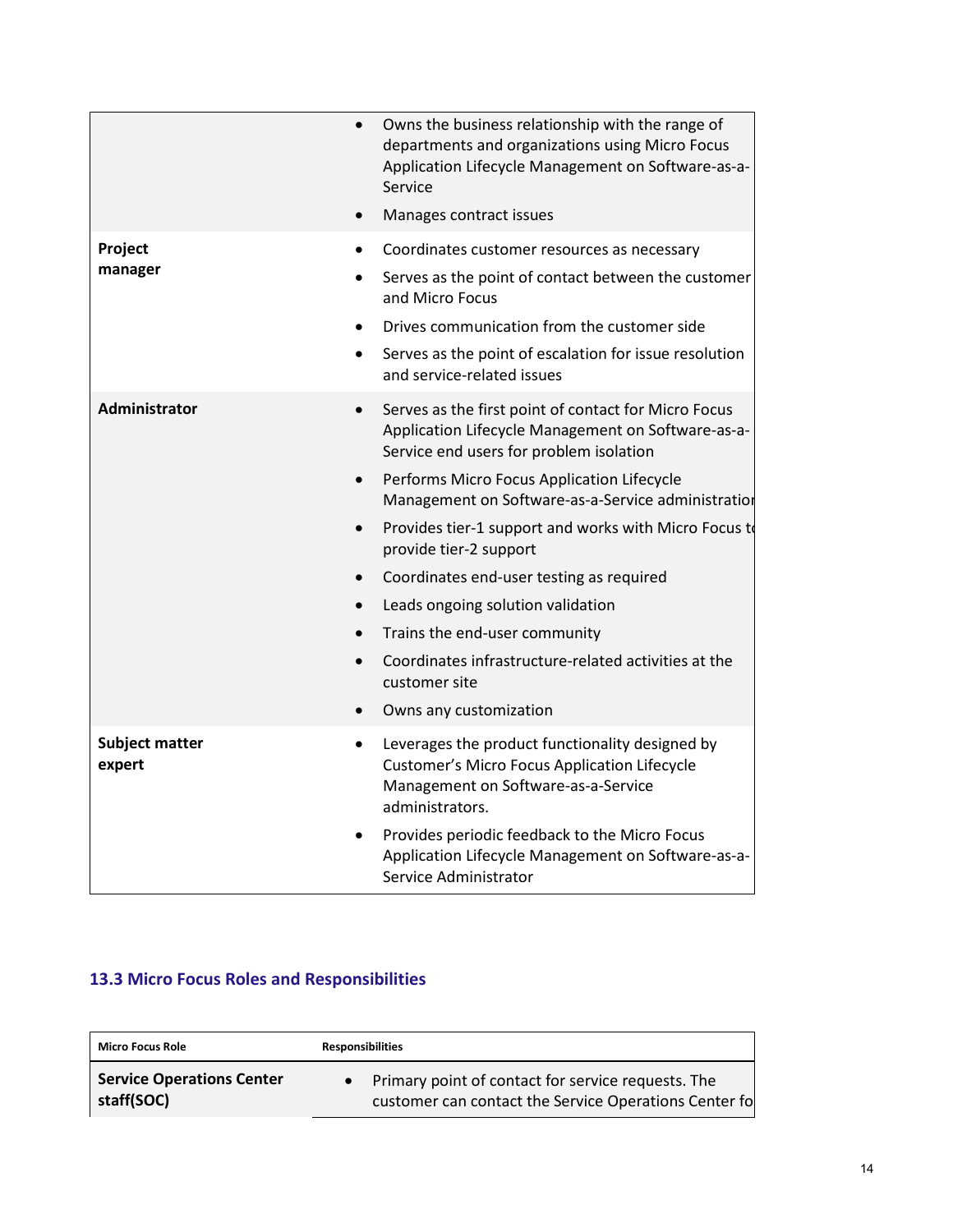|                               | all services such as support and maintenance, or issues<br>regarding availability of the Micro Focus Application<br>Lifecycle Management on Software-as-a-Service |
|-------------------------------|-------------------------------------------------------------------------------------------------------------------------------------------------------------------|
|                               | Provides 24x7 application support<br>$\bullet$                                                                                                                    |
|                               | Provides 24x7 SaaS infrastructure support<br>$\bullet$                                                                                                            |
| <b>Operations staff (Ops)</b> | Monitors the Micro Focus systems and Micro Focus<br>Application Lifecycle Management on Software-as-a-<br>Service for availability                                |
|                               | Performs system-related tasks such as backups,<br>$\bullet$<br>archiving, and restoring instances according to Micro<br>Focus's standard practices                |

# **13.4 Assumptions and Dependencies**

This Service Description is based upon the following assumptions and dependencies between the Customer and Micro Focus:

- Customer must have internet connectivity to access this Micro Focus Application Lifecycle Management on Software-as-a-Service.
- Micro Focus Application Lifecycle Management on Software-as-a-Service will be performed remotely and delivered in English only.
- A SaaS Order term is valid for a single application deployment, which cannot be changed during the SaaS Order term.
- The service commencement date is the date on which Customer's purchase order (PO) is booked within the Micro Focus order management system.
- The import of Customer data into the Application Lifecycle Management on Software-as-a-Service solution during the implementation requires that the information is made available to Micro Focus at the appropriate step of the solution implementation and in the Micro Focus designated format.
- Customer must ensure that its administrators maintain accurate contact information with Micro Focus SaaS.
- Customer has determined, selected, and will use options in the Customer environment that are appropriate to meet its requirements, including information security controls, connectivity options, and business continuity, backup and archival options.
- Customer will establish and follow secure practices for individual account-based access for accountability and traceability.

Furthermore this Micro Focus Application Lifecycle Management on Software-as-a-Service is provided based on the assumption that Customer will implement and maintain the following controls in its use of Micro Focus Application Lifecycle Management on Software-as-a-Service:

- Configuring Customer's browser and other clients to interact with Micro Focus Application Lifecycle Management on Software-as-a-Service
- Configuring Customer's network devices to access Micro Focus Application Lifecycle Management on Software-as-a-Service
- Appointing authorized users
- Configuring its Micro Focus Application Lifecycle Management on Software-as-a-Service account to require that end user passwords are sufficiently strong and properly managed